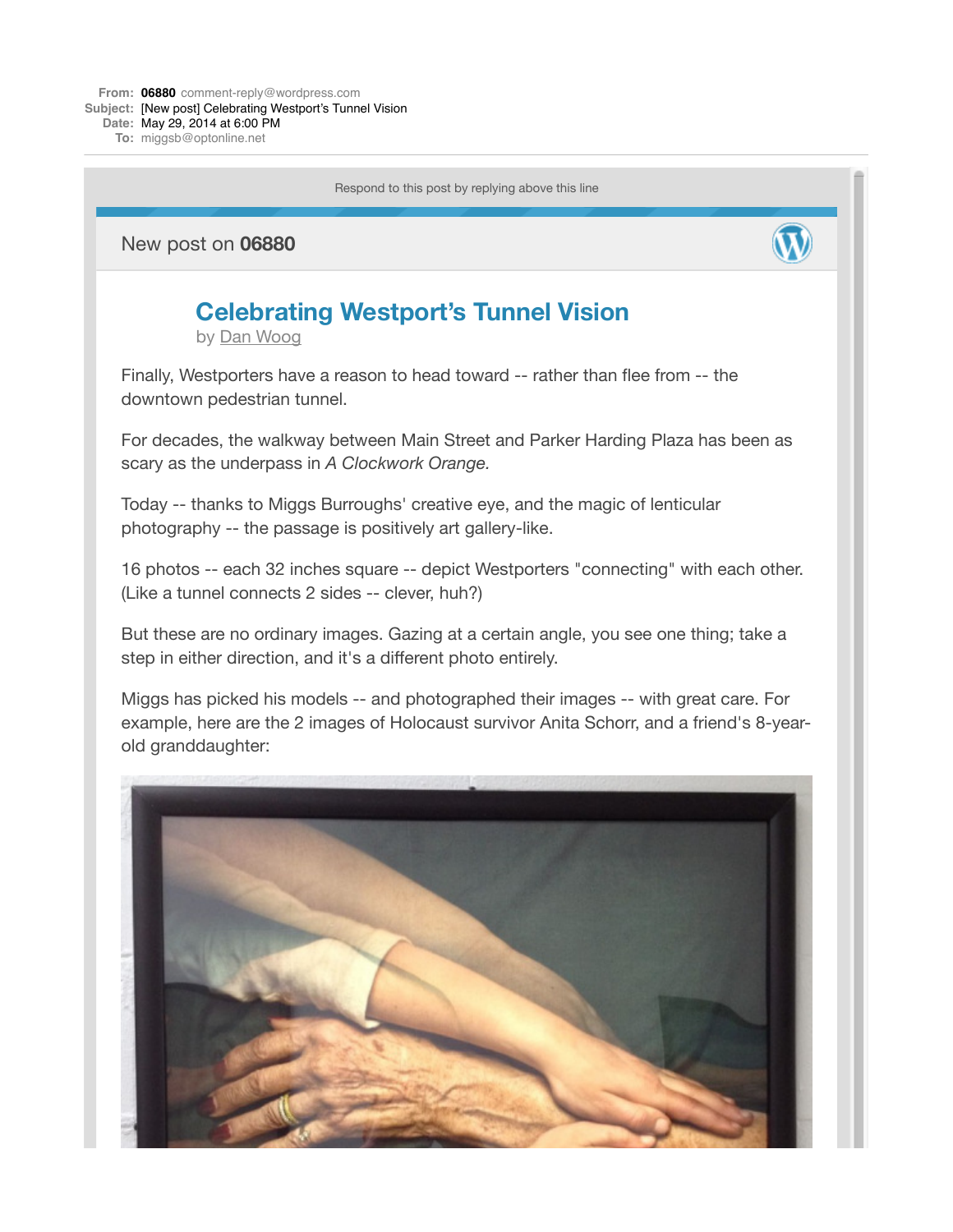

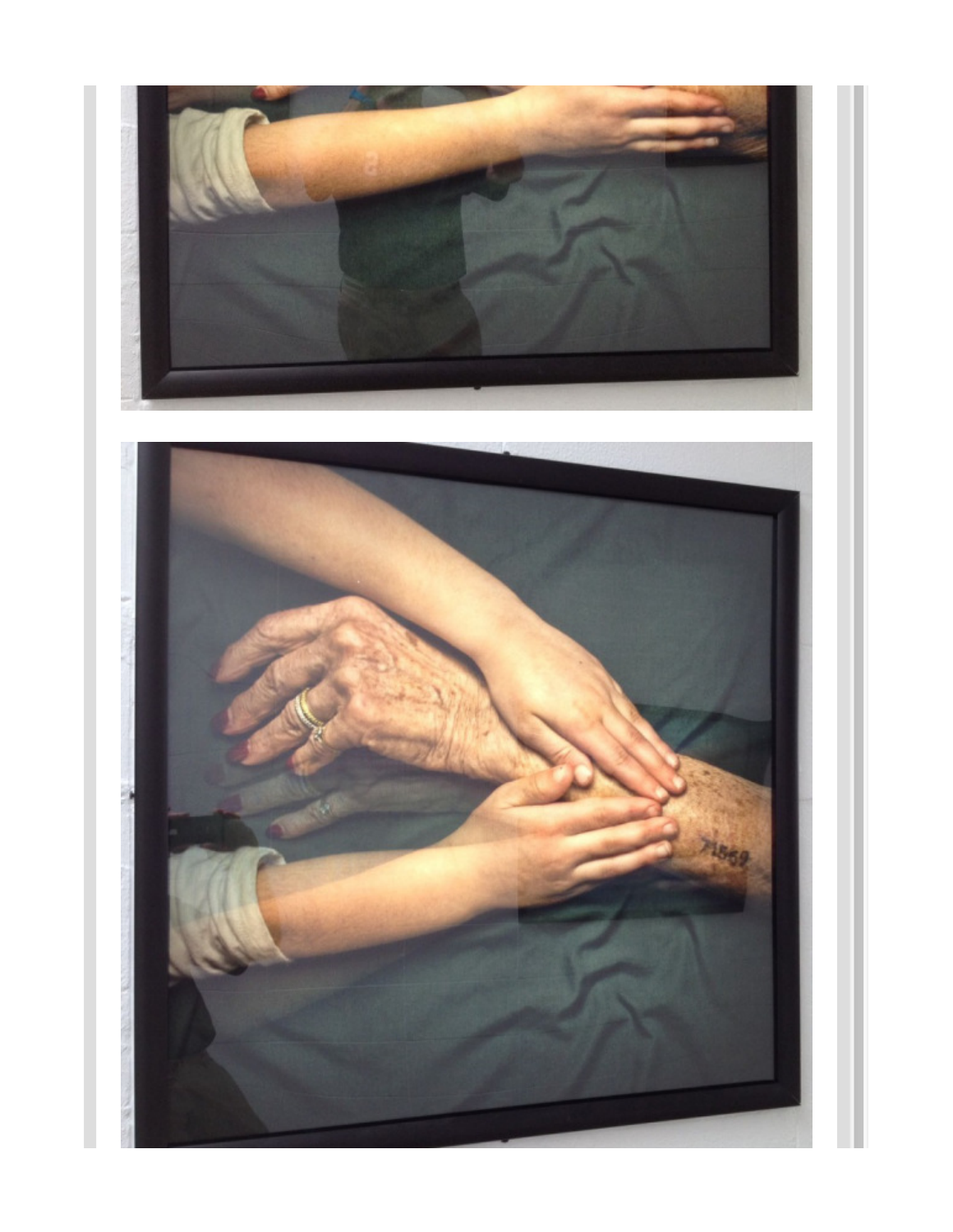These shots are of Cathy Onyemelukwe, and her husband Clem:



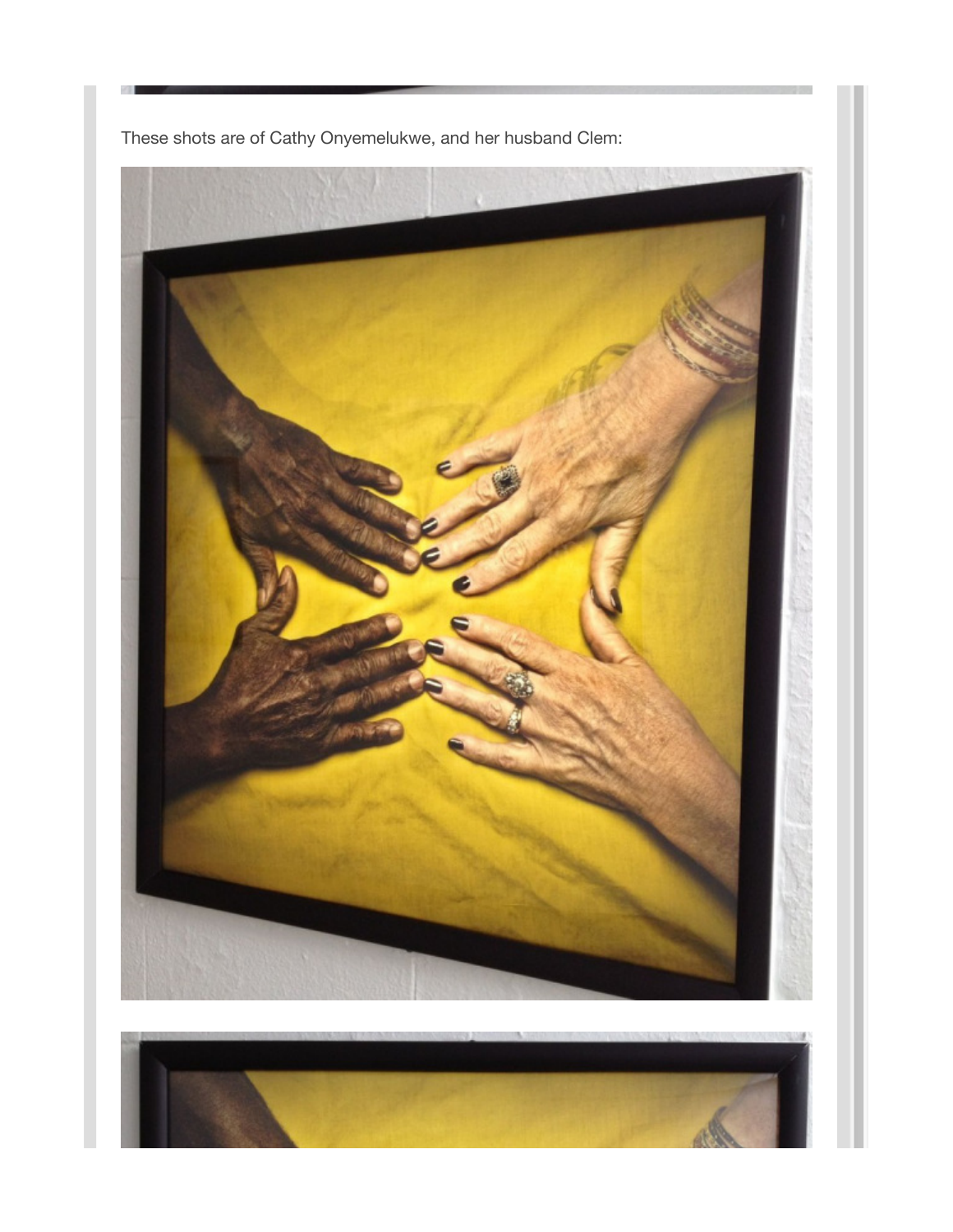

And here's Oscar's owner Lee Papageorge, and his wife. (Miggs calls this one "Super Nova.")

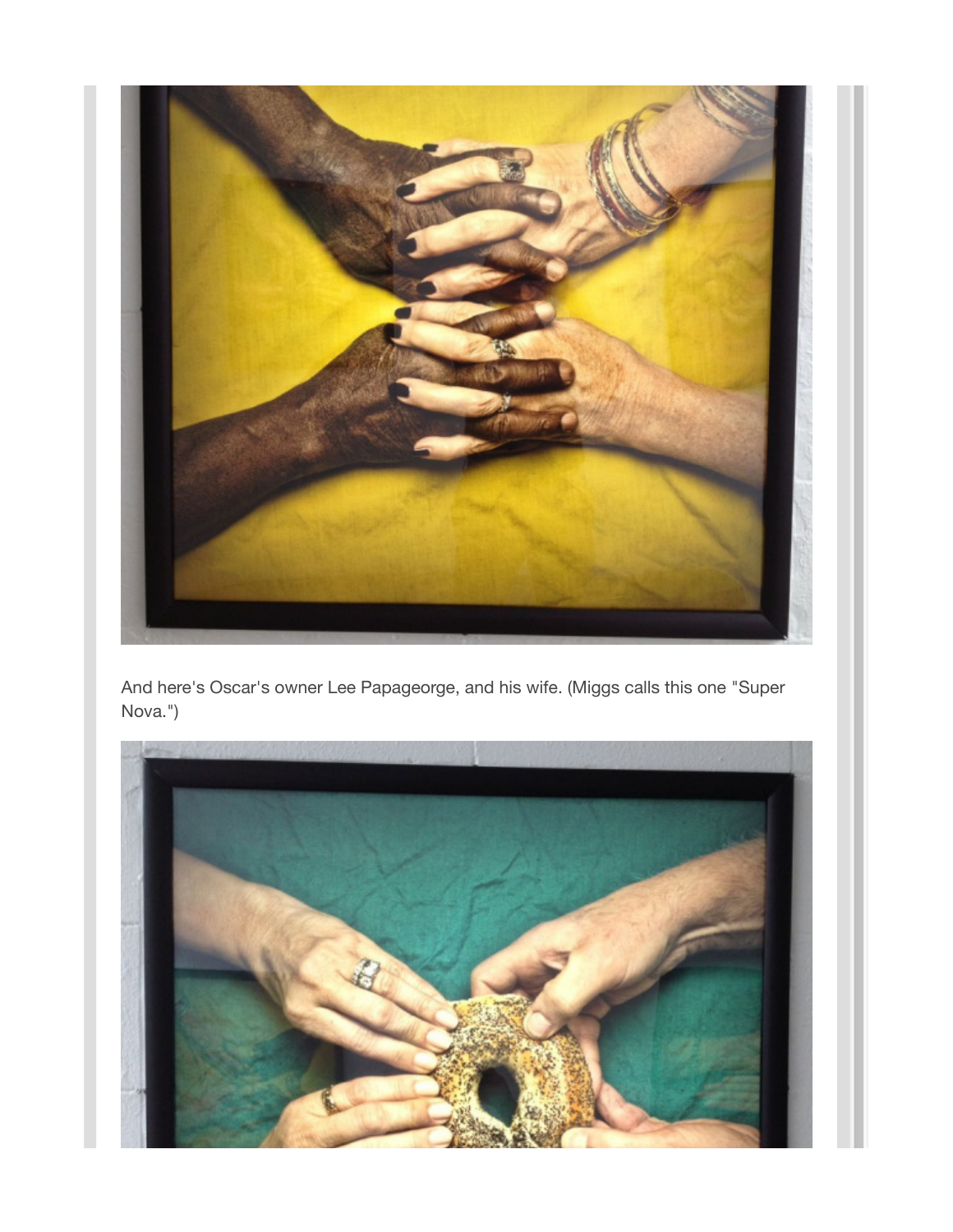